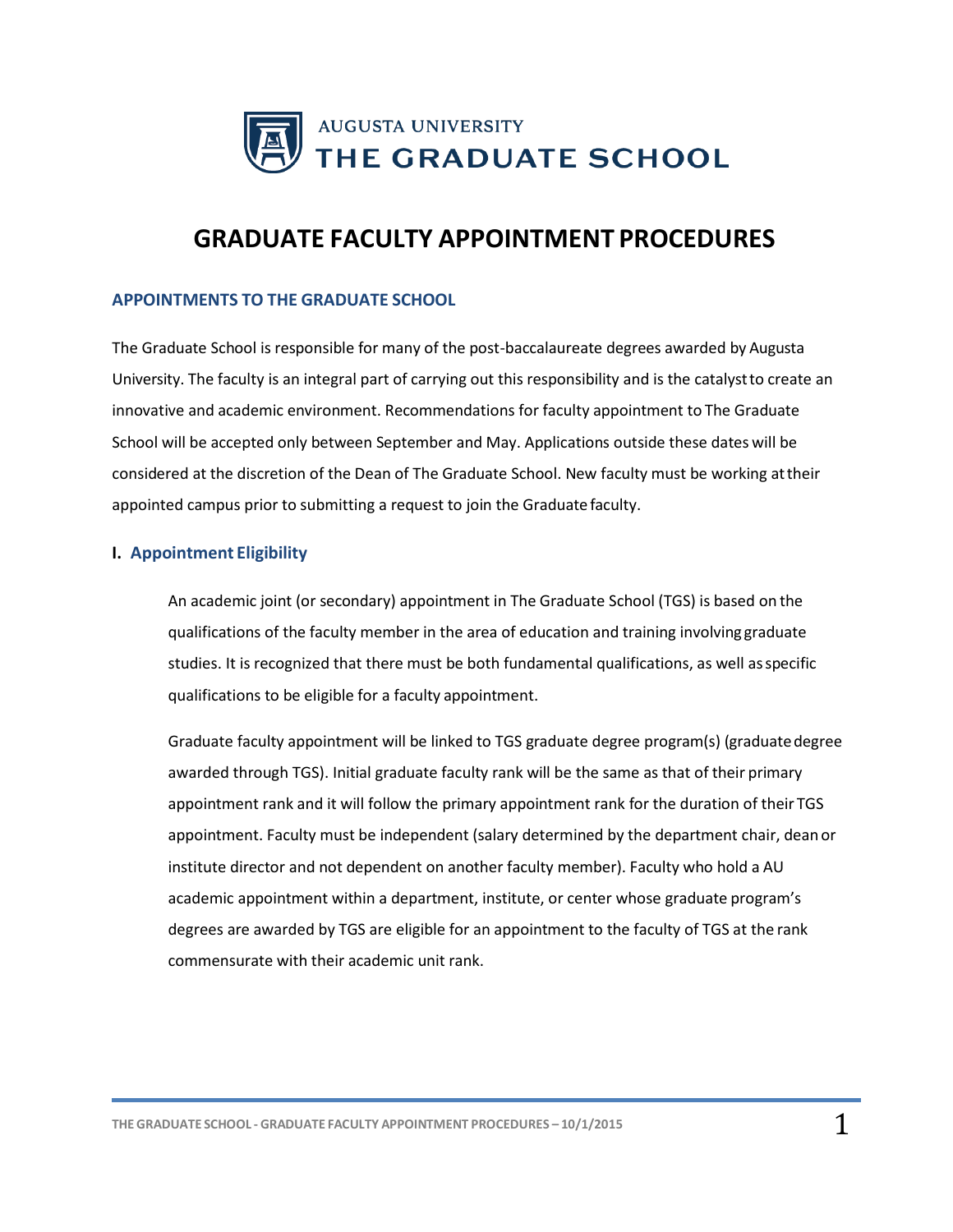Faculty affiliated with TGS degree program(s) that are not directly aligned with a department, institute or center may be eligible for graduate appointment. Eligibility will require evidence of official association (i.e. typically a memo from the Program Director stating the nature ofthe association) and documentation of significant effort and involvement with that graduate program. Examples of significant effort would include, but are not limited to:

- o serving as a Program Director for a graduate program administered by TGS
- o serving as a primary mentor to graduate students in that program
- o serving on graduate student committees for students in that program
- o teaching or directing TGS courses for that program
- o participating in TGS student research and scholarship efforts with students in that program
- o curriculum or course development for that program

Faculty who hold an appointment in a clinical science academic unit without an appointment in a department, institute or center whose graduate degrees are awarded by TGS are not eligible for appointment to TGS.

## **II. SpecificQualifications**

## *SPECIFIC QUALIFICATIONS AND CRITERIA FOR APPOINTMENT TO THE GRADUATE FACULTY:*

- 1. **DEGREE:** An earned terminal degree, usually a doctorate, in a related field.
- *2.* **SCHOLARLY ACTIVITY:** Evidence of *ongoing* scholarly activity in an area ofgraduate study. Scholarly activity may be demonstrated by scientific research, creative, or other activity, that are *consistent with their program.* These should include, but are not limited to exhibitionsor performances, publications in professional journals, books, or monographs, or other forms of *refereed* creative accomplishments *as is common in their discipline*.
- 3. **PROFESSIONAL EXPERIENCE:** Approximately three years of effective teaching, professional practice*, or* research at the graduate and/or professional level **after** receiving the earneddoctorate degree (or earned terminal degree, in some instances). It is recognized that postdoctoral research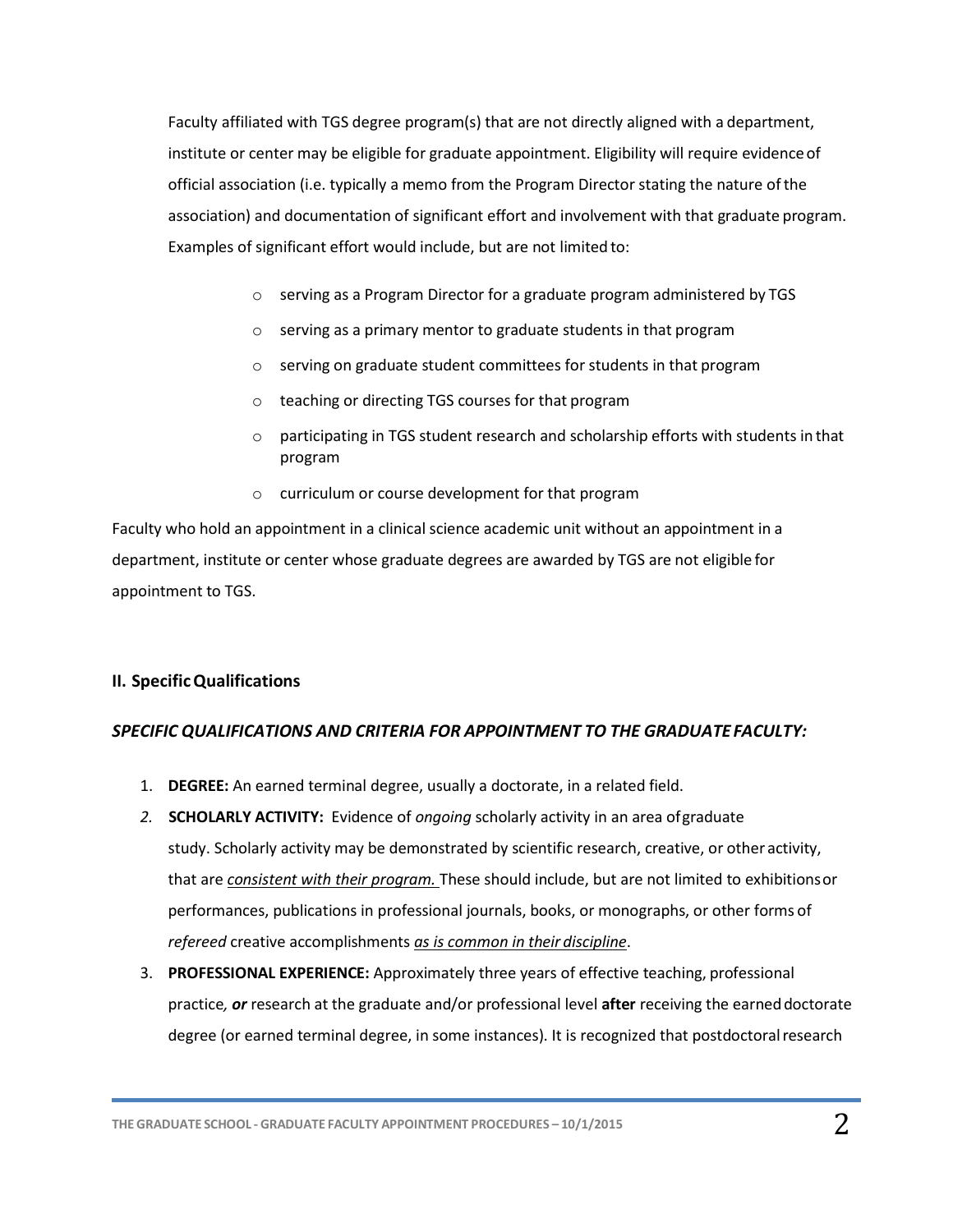and/or experience, when coupled with participation in graduate education programs (see#4 below), may serve toward this requirement.

4. **SERVICE:** Active planning and participation in the full spectrum of instructional, research and service activities of a department or unit authorized to offer a program of study leading to a graduate degree. This spectrum of activity includes teaching of graduate courses, attendance at and participation in departmental meetings, planning and directing programs of graduatestudents, and any other activity of the department relevant to graduate education.

## **III. Appointment Types**

- 1. **Full Faculty:** Full graduate faculty members are defined as faculty members who have a full-time or part-time appointment within an academic unit at AU and are AU employees. Full faculty in TGS may mentor AU graduate students and may chair/co-chair or serve on graduate college committees, including students' Advisory Committees. The responsibility of the committee chair with a full appointment to TGS faculty (as well as the other members of the Advisory Committee)is to ensure that the student is properly educated according to the standards of Augusta University.
- 2. **Associate Faculty:** Associate faculty members are ordinarily new members of the AU facultywho have not held membership as graduate faculty at other institutions or who need additional timeto develop the credentials necessary to qualify for Full membership (typically in Specific Qualifications 3 and/or 4 detailed above (Section II.)). Associate faculty members must spend a minimum of1 year as an associate member before being eligible for Full membership. Associate faculty in TGS may (and are encouraged to) serve on graduate college committees, including thesis committees. To be considered for an Associate membership in TGS, the faculty member must meet Specific Qualifications 1, 2, and 4 listed in the previous section (II.). *To be considered for a Fullfaculty Appointment, Associate faculty members must reapply for Full membership after 1 year.*
- 3. **Adjunct Faculty:** Adjunct graduate faculty members are defined as faculty members who havenonpaid appointments within another academic unit at AU (are not considered AU employees), but are actively involved in teaching, professional practice, and/or scholarly activity not associatedwith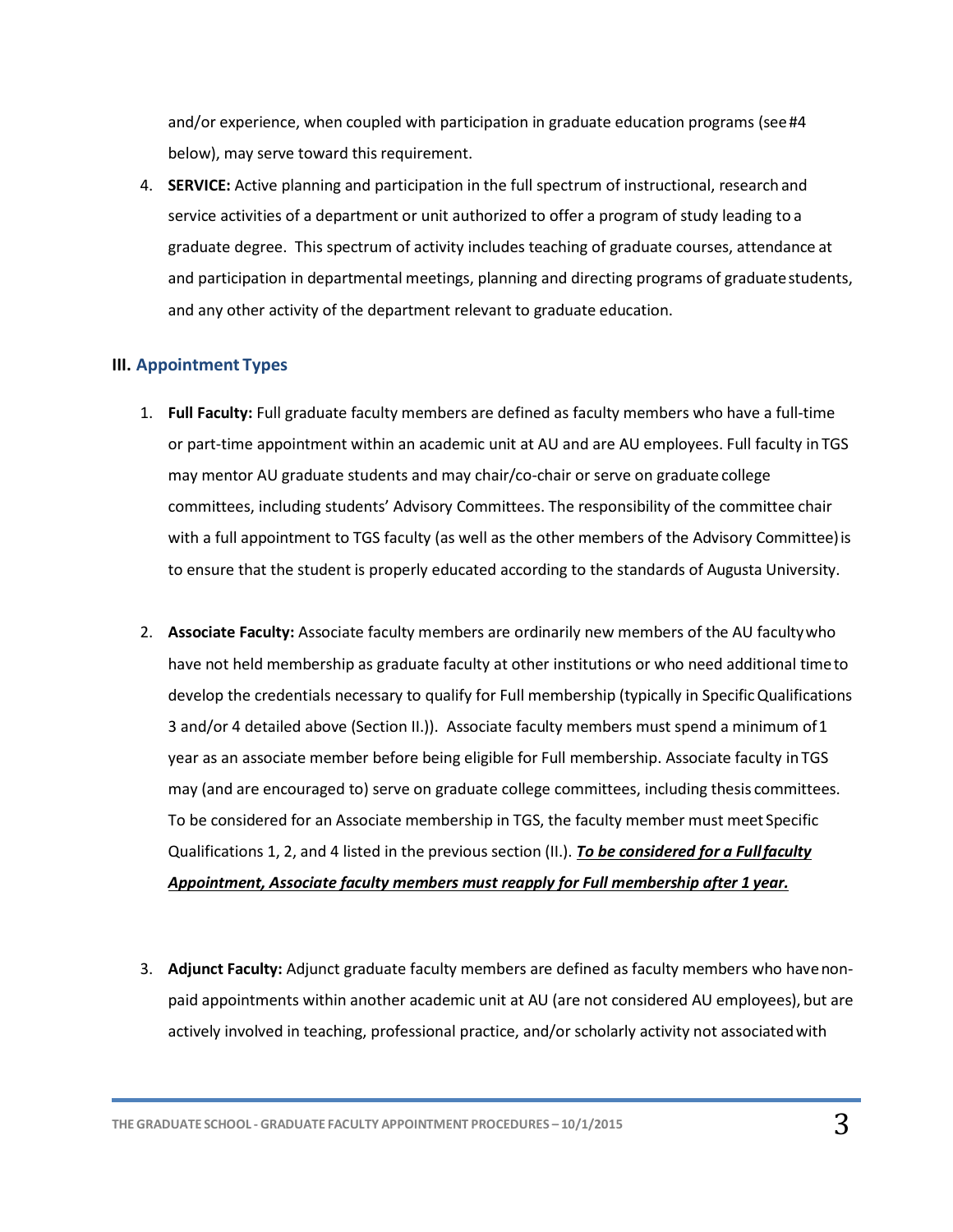patient care. Adjunct faculty in TGS may train AU graduate students and serve on graduate college committees. Adjunct faculty may co-chair an Advisory Committee. The other co-chairmust have a primary appointment at AU and must be a full member of TGS faculty with an appointment in the same academic unit or an assignment to the same institute or center asthe adjunct faculty cochair.

**Note:** Graduate faculty appointment is *not* required to teach a graduate level course.

#### **IV. Appointment Process**

- All applications for appointment in TGS undergo an approval process that originates with the faculty member and his/her immediate supervisor (e.g. department chair, institute director, section chief, etc.). In order to be considered for an appointment, a faculty member must submit all required materials to his/her immediate supervisor. The initiating unit should prepare a **Graduate Faculty Appointment Recommendation Form,** available at: [http://www.gru.edu/colleges/gradstudies/faculty\\_info/gradfacultyapptformv2.pdf](http://www.gru.edu/colleges/gradstudies/faculty_info/gradfacultyapptformv2.pdf) This form reflects the unit's review and approval of the recommendedappointment according to its process for faculty actions.
- Endorsement and approval from the Dean of the college in which the faculty memberhas their primary appointment is required.
- Endorsement and approval from TGS graduate program director as well as the Dean ofthe academic college in which TGS program is housed is required (if different than above).
- A copy of the faculty member's curriculum vitae in an acceptable AU Promotion & Tenure format must be submitted with the Graduate Faculty Appointment Recommendation Form.

### *V. Appointment Recommendation and Justification*

The Graduate Faculty Appointment Form should be completed with the inclusion of current academic rank and unit as well as the Institute and/or Center assignment and TGS graduate program affiliation. The section entitled "Recommendation/Justification Details" must be completed by the initiating unit and, when applicable, both the Academic Unit Chair and the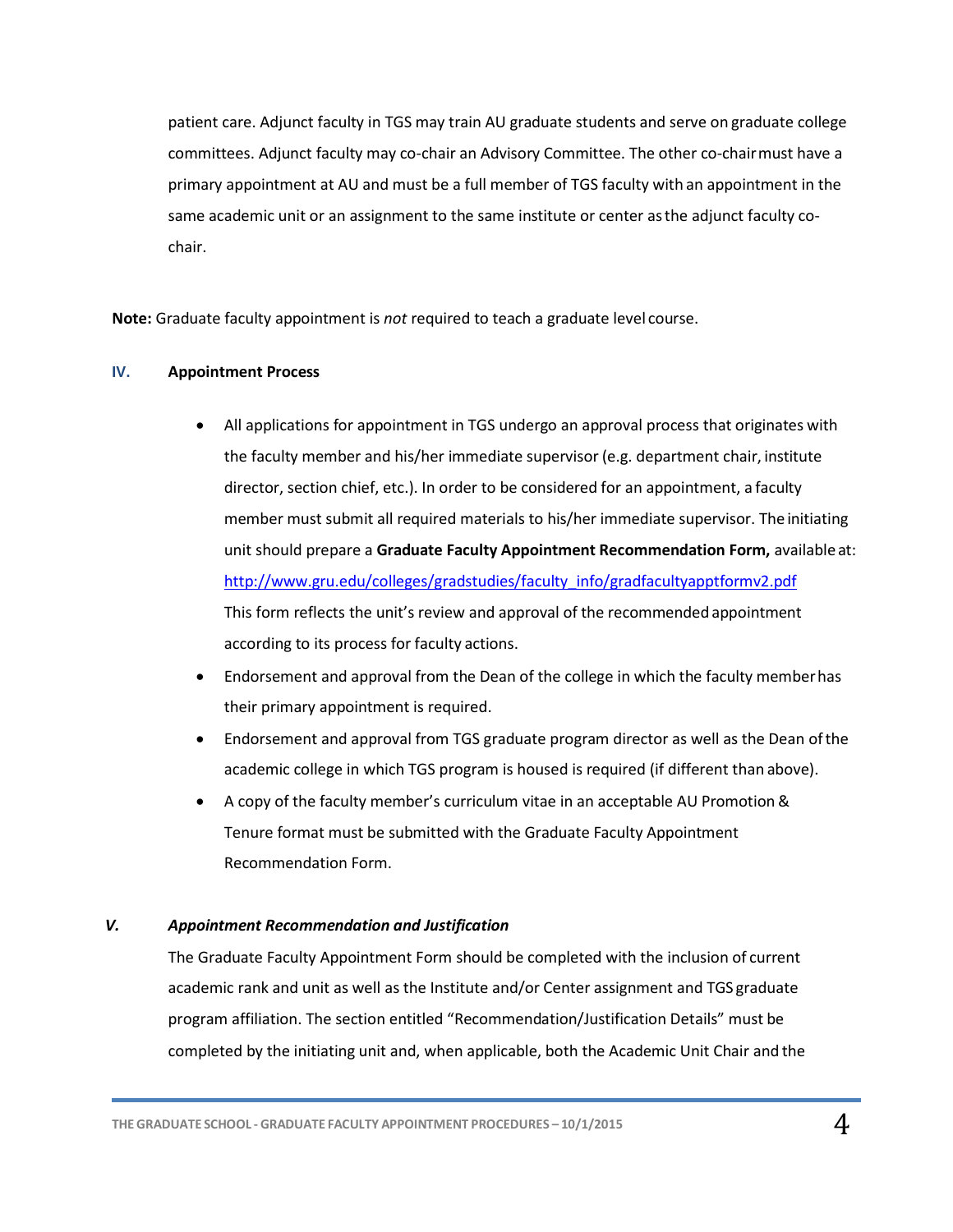Director of the Institute/Center must sign in agreement. Since percent effort, quality and quantity associated with research, teaching, and effort specifically associated with the graduate program varies by unit, *the Chair/Director* (immediate supervisor) must provide a personal assessment of scholarly activity as it relates to the expectations of the discipline (where appropriate), as well as research/professional practice competency and teaching competency with an emphasis on the experience of the candidate that is pertinent to graduate education, but which may not be apparent from the standard curriculum vitae.

- 1. Teaching experience and/or similar professional practice at the graduate level must be specifically documented in detail in the application for graduate faculty appointment. If graduate teaching experience and/or similar professional practice is notspecifically detailed in the curriculum vitae, an addendum of all previous graduate teaching activities and/or similar professional practices must be appended to the standard CV.
- 2. The Dean will forward the credentials (Form and CV) of each candidate to the membersof the Graduate Council Graduate Faculty Appointment Review Sub-Committee at least ten (10) days prior to the next regularly scheduled, monthly meeting of the GraduateCouncil. The Sub-Committee will review the credentials of each candidate. The Chair of the Sub-Committee will present the recommendation(s) at the next meeting of theGraduate Council, and the full Graduate Council will vote on that recommendation.
- 3. The Dean of TGS will accept or reject the Graduate Council's recommendation of each candidate. In a case in which a candidate is recommended for appointment, the Dean will sign the Appointment Form and process to Faculty Affairs. If the Dean rejects the Council's recommendation, the Dean will detail the reason(s) for that decision at the nextGraduate Council meeting.
- 4. Following submission to Faculty Affairs, the originating college/department/center/institute will be notified by the Dean of TGS's decision and if approved, the originating college/department/center/institute will be responsible for initiating an ePAR reflecting the appointment and route it according to HR policies. Following approval, the Dean of TGS will communicate the decision of the Council to the candidate by letter. In cases in which appointment to TGS was not recommended, the Dean of TGS will inform the candidate as well as their primary and secondary units of such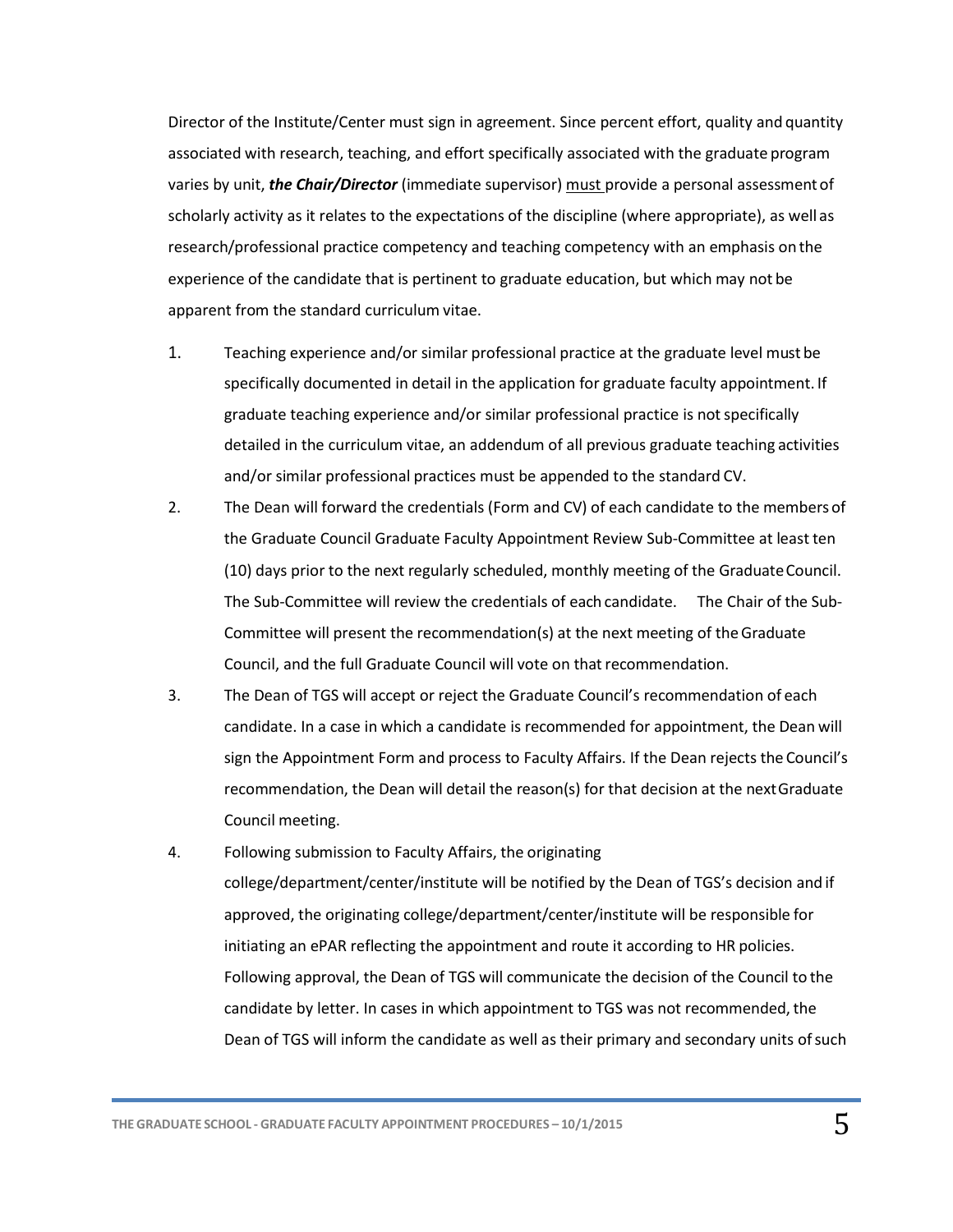action and will communicate to the individual means of strengthening his or her application for future graduate faculty appointment.

### *VI. Maintaining Graduate Faculty Appointment*

- 1. Graduate Faculty appointments will be reviewed on a 5-6 year cycle. To retain appointment in TGS, a Graduate Faculty member must demonstrate consistent and sustained commitment and engagement with TGS over a minimum of 3 of the 5 years covered in the review period. The review of faculty effort in TGS will be made by the Faculty Appointment subcommittee, who will present their recommendation to the Dean of TGS. The Dean will make the final determination. Commitment and engagement can include, but are not limited to:
	- Serving as a Graduate Program Director or Administrator (includingdepartment chair), or its equivalent.
	- Serving as a primary mentor to a graduate student
	- Serving on graduate student committees
	- Participating in official TGS activities (i.e. Graduate Research Day judge, STAR workshops, professional development efforts, etc.)
	- Teaching or directing TGS courses
	- Serving on the Graduate Council
	- Frequent TGS volunteer efforts
	- Significant TGS recruitment and admissions activities
	- **•** TGS representative on University committees
	- Significant participation in TGS student research and scholarship efforts
	- Graduate program or course development
	- Faculty advisor (or equivalent) to graduate student groups and organizations
- 2. Following review, the Dean of TGS will communicate the decision of the Graduate Councilto the faculty member, their Dean, Department Chair (or equivalent), and Program Director. Ifthe appointment was terminated, the reason for termination will be included in the communication.